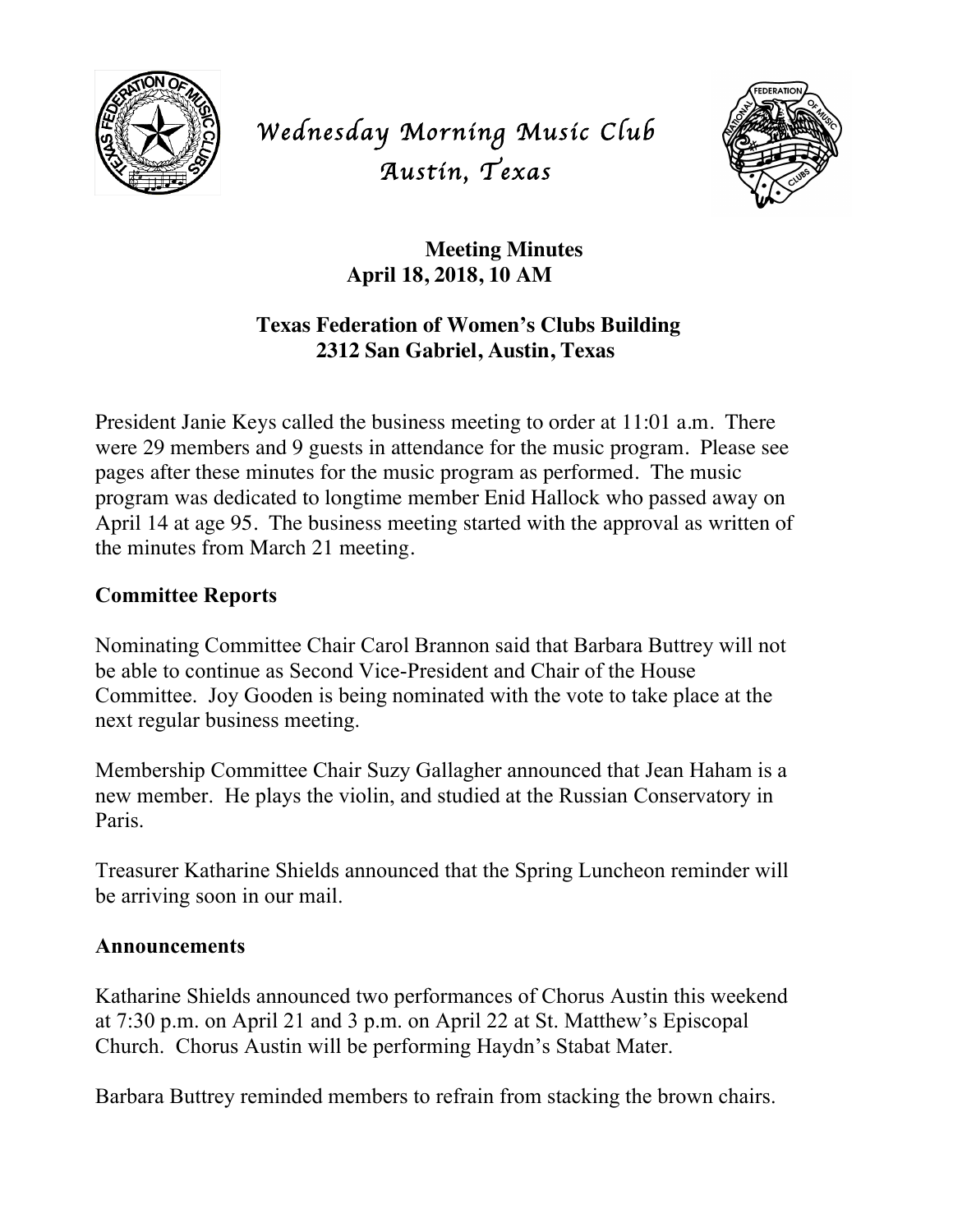The meeting adjourned at 11:05 a.m.

Submitted by Virginia Kniesner, Recording Secretary